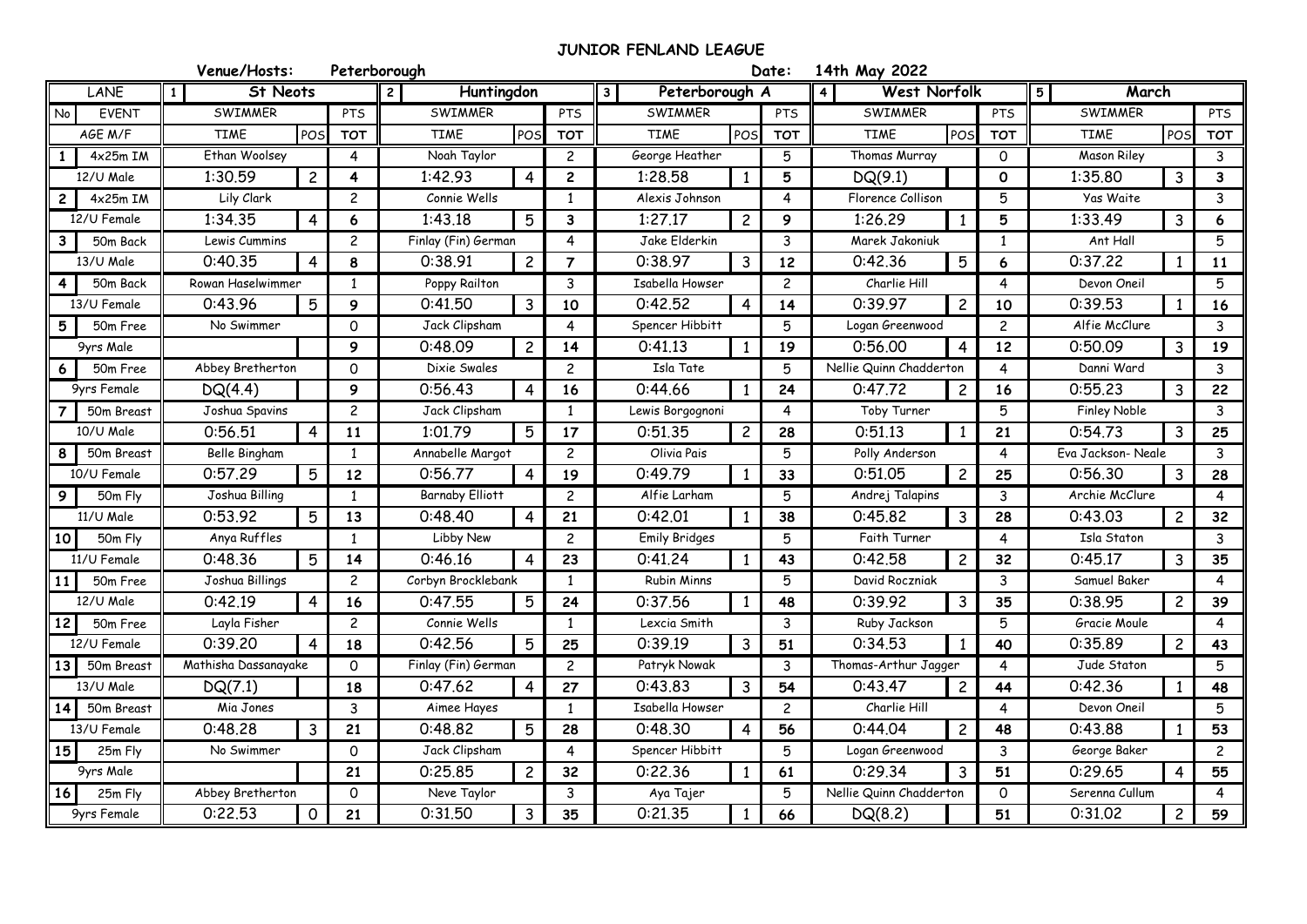| LANE               | <b>St Neots</b><br>$\vert$ 1 |                |                | $\overline{c}$<br>Huntingdon |                |                | $\mathbf{3}$<br>Peterborough A |                | <b>West Norfolk</b><br>$\overline{\mathbf{4}}$ |                                           |                | 5<br>March              |                        |                |                |
|--------------------|------------------------------|----------------|----------------|------------------------------|----------------|----------------|--------------------------------|----------------|------------------------------------------------|-------------------------------------------|----------------|-------------------------|------------------------|----------------|----------------|
| No<br><b>EVENT</b> | SWIMMER                      |                | PTS            | SWIMMER                      |                | <b>PTS</b>     | SWIMMER<br><b>PTS</b>          |                |                                                | SWIMMER                                   |                | <b>PTS</b>              | SWIMMER                |                | PTS            |
| AGE M/F            | <b>TIME</b>                  | POS            | <b>TOT</b>     | <b>TIME</b>                  | POS            | <b>TOT</b>     | <b>TIME</b>                    | POS            | <b>TOT</b>                                     | <b>TIME</b>                               | POS            | <b>TOT</b>              | <b>TIME</b>            | POS            | <b>TOT</b>     |
|                    | <b>BROUGHT FORWARD</b>       |                | 21             | <b>BROUGHT FORWARD</b>       |                | 35             | <b>BROUGHT FORWARD</b>         |                | 66                                             | <b>BROUGHT FORWARD</b>                    |                | 51                      | <b>BROUGHT FORWARD</b> |                | 59             |
| 17<br>50m Back     | Joshua Spavins               |                | $\mathbf{3}$   | Jack Clipsham                |                | $\overline{c}$ | Alex Brunton<br>5              |                | Oliver Veale                                   |                                           | 4              | Alexander Baaklini      |                        | $\Omega$       |                |
| 10/U Male          | 0:51.10                      | $\overline{3}$ | 24             | 0:54.33                      | 4              | 37             | 0:45.85                        | 1              | 71                                             | 0:48.57                                   | $\overline{c}$ |                         | DQ(6.4)                |                | 59             |
| 18 I<br>50m Back   | Belle Bingham                |                | $\mathsf{O}$   | Teegan Jordan                |                | 3              | Edith Davis<br>5               |                | <b>Harriet Reeves</b>                          |                                           | $\overline{c}$ | Eva Jackson-Neale       |                        | $\overline{4}$ |                |
| 10/U Female        | DQ(6.5)                      |                | 24             | 0:49.28                      | 3              | 40             | 0:46.55                        | $\mathbf{1}$   | 76                                             | 0:51.97                                   | 4              | 57                      | 0:47.41                | $\overline{c}$ | 63             |
| 19<br>50m Free     | Alex Armova                  |                | $\overline{c}$ | Isaac Lim                    |                | 1              | Lewis Borgognoni<br>3          |                | Cory Hill                                      |                                           | 5              | Max Primer              |                        | 4              |                |
| 11/U Male          | 0:42.38                      | 4              | 26             | 0:43.15                      | 5              | 41             | 0:40.44                        | $\overline{3}$ | 79                                             | 0:37.99                                   | 1              | 62                      | 0:38.75                | $\overline{c}$ | 67             |
| 20<br>50m Free     | Anya Ruffles                 |                | 3              | Madeleine (Maddie) Coxsedge  |                | $\overline{c}$ | <b>Emily Bridges</b>           |                | 0                                              | Freya Wallace                             |                | 4                       | <b>Isla Staton</b>     |                | 5              |
| 11/U Female        | 0:38.70                      | 3              | 29             | 0:43.60                      | 4              | 43             | 0:36.19                        | $\mathbf 0$    | 79                                             | 0:38.57                                   | $\overline{c}$ | 66                      | 0:37.78                | 1              | 72             |
| 21<br>50m Back     | Bertie Titeridge             |                | 3              | Corbyn Brocklebank           |                | 1              | 4<br>George Heather            |                |                                                | Jake Campbell -Maughan                    |                | $\overline{\mathbf{c}}$ | Mason Riley            |                | 5              |
| 12/U Male          | 0:44.70                      | $\overline{3}$ | 32             | 0:55.41                      | 5              | 44             | 0:43.67                        | $\overline{c}$ | 83                                             | 0:45.82                                   | 4              | 68                      | 0:41.98                | 1              | 77             |
| 50m Back<br>22     | Emily Harper                 |                | $\overline{c}$ | Ellie Grant                  |                | 1              | Isla Stewart                   | 5              |                                                | Ruby Jackson                              | 4              |                         | Gracie Moule           |                | $\mathbf{3}$   |
| 12/U Female        | 0:49.36                      | $\overline{4}$ | 34             | 0:52.53                      | 5              | 45             | 0:40.82                        | 1              | 88                                             | 0:41.91                                   | $\overline{c}$ | 72                      | 0:44.41                | 3              | 80             |
| 23<br>50m Fly      | Lewis Cummins                |                | 5              | Finlay (Fin) German          |                | 4              | Patryk Nowak                   |                | $\Omega$                                       | Marek Jakoniuk<br>$\overline{c}$          |                | Ant Hall                |                        | 3              |                |
| 13/U Male          | 0:37.81                      | $\mathbf{1}$   | 39             | 0:39.50                      | $\overline{c}$ | 49             | 0:36.37                        | 0              | 88                                             | 0:50.12                                   | 4              | 74                      | 0:43.60                | 3              | 83             |
| 24<br>50m Fly      | Mia Jones                    |                | $\overline{4}$ | Poppy Railton                |                | $\mathbf{1}$   | Isla Stewart                   |                | 5                                              | Eliza Butcher                             |                | $\overline{c}$          | Yas Waite              |                | 3              |
| 13/U Female        | 0:41.85                      | $\overline{c}$ | 43             | 0:45.76                      | 5.             | 50             | 0:37.21                        | 1              | 93                                             | 0:42.54                                   | 4              | 76                      | 0:42.08                | 3              | 86             |
| 25<br>50m Breast   | No Swimmer                   |                | 0              | Jack Clipsham                |                | 3              | Spencer Hibbitt                |                | 5                                              | Logan Greenwood                           |                | $\overline{c}$          | George Baker           |                | $\overline{4}$ |
| 9yrs Male          |                              |                | 43             | 1:06.65                      | 3              | 53             | 0:51.93                        | 1              | 98                                             | 1:11,52                                   | 4              | 78                      | 0:59.40                | $\overline{c}$ | 90             |
| 26<br>50m Breast   | Abbey Bretherton             |                | $\Omega$       | Neve Taylor                  |                | 4              | Aya Tajer                      |                | $\mathsf{O}$                                   | <b>Isabelle Morris</b><br>5               |                |                         | Serenna Cullum         |                | $\mathsf{O}$   |
| <b>9yrs Female</b> | DQ(7.6)                      |                | 43             | 1:16.67                      | $\overline{2}$ | 57             | DQ(7.4)                        |                | 98                                             | 1:05.91                                   | $\mathbf{1}$   | 83                      | DQ(7.6)                |                | 90             |
| 27<br>50m Free     | Joshua Spavins               |                | $\overline{c}$ | Jack Clipsham                |                | $\mathbf{1}$   | Alex Brunton                   |                | 5                                              | Oliver Veale                              |                | 3                       | <b>Finley Noble</b>    |                | $\overline{4}$ |
| 10/U Male          | 0:47.19                      | $\overline{4}$ | 45             | 0:52.35                      | 5              | 58             | 0:40.65                        | -1             | 103                                            | 0:42.97                                   | 3              | 86                      | 0:42.82                | $\overline{c}$ | 94             |
| 28<br>50m Free     | Belle Bingham                |                | 1              | Annabelle Margot             |                | 3              | Olivia Pais                    |                | 5                                              | <b>Harriet Reeves</b>                     |                | $\overline{c}$          | Niamh O' Donoghue      |                | $\overline{4}$ |
| 10/U Female        | 0:48.19                      | 5              | 46             | 0:45.39                      | 3              | 61             | 0:40.32                        | 1              | 108                                            | 0:45.96                                   | 4              | 88                      | 0:40.35                | $\overline{c}$ | 98             |
| 29<br>50m Back     | Alex Armova                  |                | $\mathbf{1}$   | Isaac Lim                    |                | $\overline{c}$ | Lewis Borgognoni               |                | 4                                              | Andrej Talapins                           |                | 3                       | Archie McClure         |                | 5              |
| 11/U Male          | 0:51.61                      | 5              | 47             | 0:49.73                      | 4              | 63             | 0:43.36                        | $\overline{c}$ | 112                                            | 0:46.61                                   | 3              | 91                      | 0:43.12                | 1              | 103            |
| 30<br>50m Back     | Megan Nankivell              |                | $\Omega$       | Madeleine (Maddie) Coxsedge  |                | $\overline{c}$ | <b>Emily Bridges</b>           |                | 5                                              | Faith Turner                              |                | 3                       | <b>Isla Staton</b>     |                | 4              |
| 11/U Female        | DQ(6.2)                      |                | 47             | 0:48.95                      | 4              | 65             | 0:43.34                        | 1              | 117                                            | 0:45.00                                   | 3              | 94                      | 0:44.82                | $\overline{c}$ | 107            |
| 31 I<br>50m Breast | No Swimmer                   |                | 0              | Noah Taylor                  |                | 3              | <b>Rubin Minns</b>             |                | 5                                              | Jake Campbell - Maughan<br>$\overline{c}$ |                |                         | Mason Riley            |                | $\overline{4}$ |
| $12$ /U Male       |                              |                | 47             | 0:50.42                      | 3              | 68             | 0:48.88                        | $\mathbf{1}$   | 122                                            | 0:51.30                                   | 4              | 96                      | 0:48.89                | $\overline{c}$ | 111            |
| 32<br>50m Breast   | Leyla Fisher                 |                | $\overline{c}$ | Ellie Grant                  |                | 1              | Eva Benson                     |                | 3                                              | Florence Collison<br>4                    |                | Gracie Moule            |                        | 5              |                |
| 12/U Female        | 0:49.58                      | $\overline{4}$ | 49             | 0:53.61                      | 5              | 69             | 0:46.47                        | $\overline{3}$ | 125                                            | 0:46.32                                   | $\overline{c}$ | 100                     | 0:45.93                | $\mathbf{1}$   | 116            |